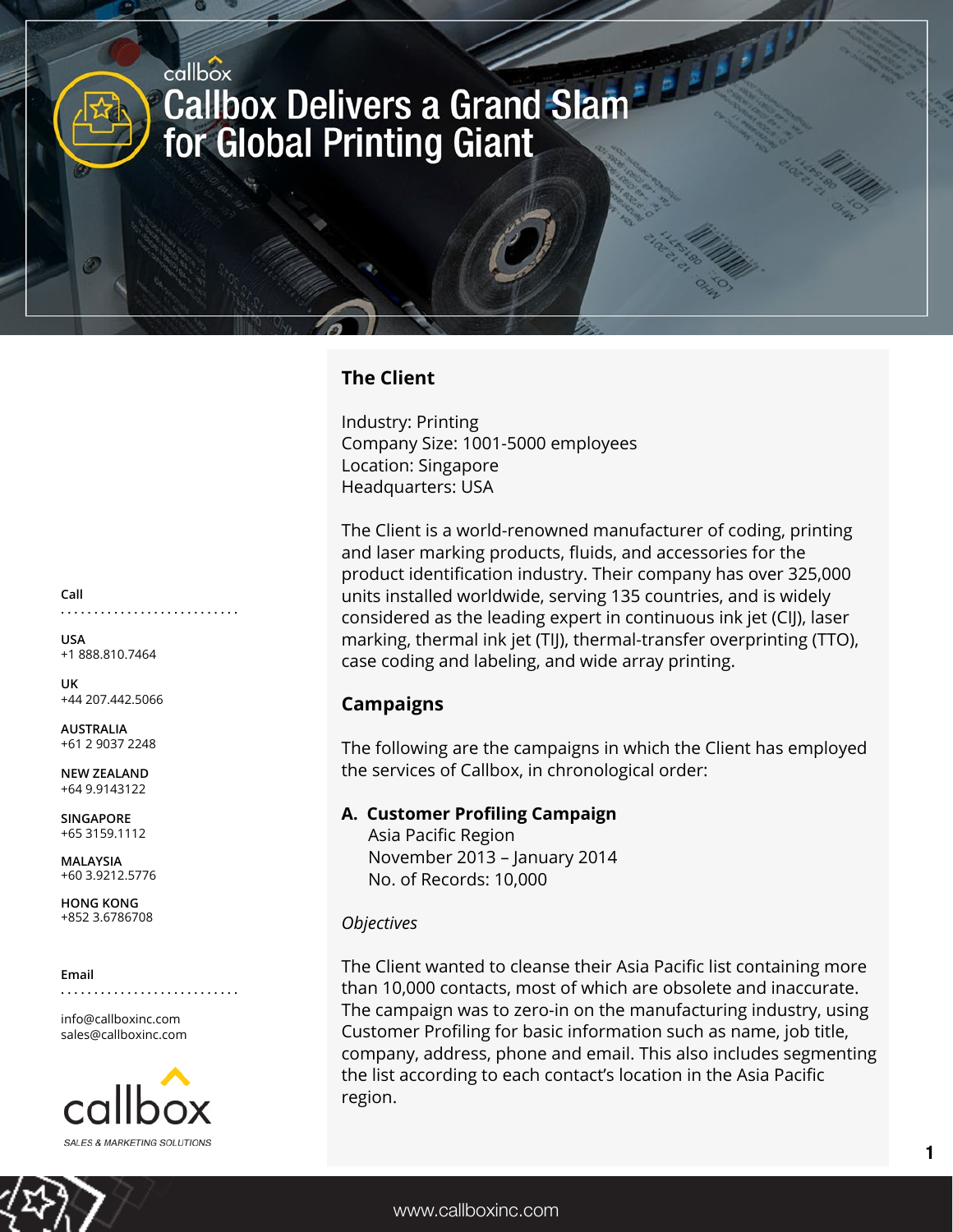On top of the customary Customer Profiling task, the Client also instructed the Callbox team to gather additional information during their conversation with the prospects such as:

- The number of people or machines where a product goes to a process of labeling marking or printing.
- How they code or mark on their product (e.g. expiry date, manufacturing date, batch number, barcodes)

## *Methods and Results*

Callbox standards dictate a thorough and meticulous process of delivering output to its clients. For this particular campaign, the courses of action that took place were as follows:

- a. The Client sent their contact list of more than 10,000 records over to Callbox, along with their Suppression List, along with their Suppression List.
- b. Callbox then submitted these records to its Research Team for them to cross-reference the list with their own database of updated contacts. This was done to to eliminate duplicate entries and supply missing elements with accurate information. Callbox made sure that the list has undergone thorough pre-cleanup prior to the actual calling campaign to avoid wasting resources.
- c. Since the Client's own list contained dead records, Callbox obtained additional contacts from its own database in order to produce 10,000 profiled records for the Client as agreed.
- d. Callbox assigned 10 expert agents for the Customer Profiling campaign.
- e. Each batch of completed profiles was forwarded to Callbox's Email Marketing Team for re-verification, as well as lead generation using a prescribed email template. This email blast was done constantly throughout the campaign on a weekly basis.

**Call . . . . . . . . . . . . . . . . . . . . . . . . . . .**

**USA** +1 888.810.7464

**UK** +44 207.442.5066

**AUSTRALIA** +61 2 9037 2248

**NEW ZEALAND** +64 9.9143122

**SINGAPORE** +65 3159.1112

**MALAYSIA** +60 3.9212.5776

**HONG KONG** +852 3.6786708

#### **Email**

info@callboxinc.com sales@callboxinc.com

**. . . . . . . . . . . . . . . . . . . . . . . . . . .**

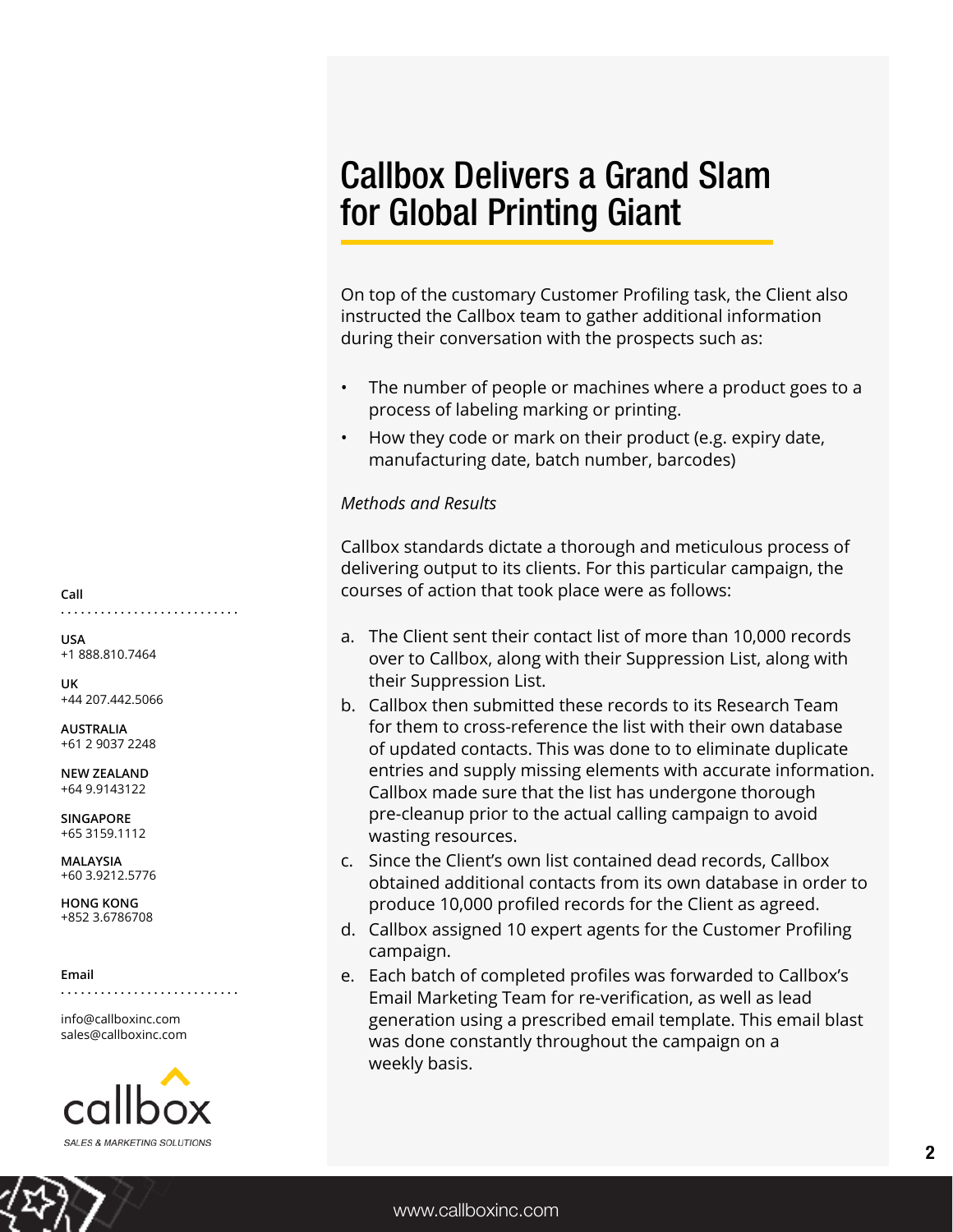- f. All contacts which resulted to bounced emails were sent back to the calling team for reconfirmation.
- g. The Client required Callbox to provide weekly reports to ascertain the campaign's positive development. Callbox collects all completed profiles in a single compilation and then submits them to the Client.
- h. The Client then uploads these newly cleansed records into their database. Invalid records were returned to Callbox for reverification, until such time that all records were checked for accuracy.

The Client was pleased with the efficiency and success by which the Customer Profiling process was carried out. Callbox delivered 10,000 clean and working records within the set period, with only minimal returned data for re-verification.

As a result, the Client recommended Callbox to their Global Visibility Manager, who in turn partnered with Callbox for their succeeding campaigns.

### **B. Pilot List Build Campaign**

 India and Korea March 2014 — April 2014 No. of Records: 700

### *Objectives*

Fresh from the success of the previous campaign, the Client penned a deal with Callbox for another Customer Profiling engagement. This time, the campaign was focused on cleansing prospect contact lists from India and Korea.

The goal was for one full-time agent to produce 700 profiled records, each for both target locations. The target industry was still manufacturing, and data profilers were still required to ask prospects regarding the number of production lines and the manner by which they code their products.

**Call . . . . . . . . . . . . . . . . . . . . . . . . . . .**

**USA** +1 888.810.7464

**UK** +44 207.442.5066

**AUSTRALIA** +61 2 9037 2248

**NEW ZEALAND** +64 9.9143122

**SINGAPORE** +65 3159.1112

**MALAYSIA** +60 3.9212.5776

**HONG KONG** +852 3.6786708

#### **Email**

**. . . . . . . . . . . . . . . . . . . . . . . . . . .**

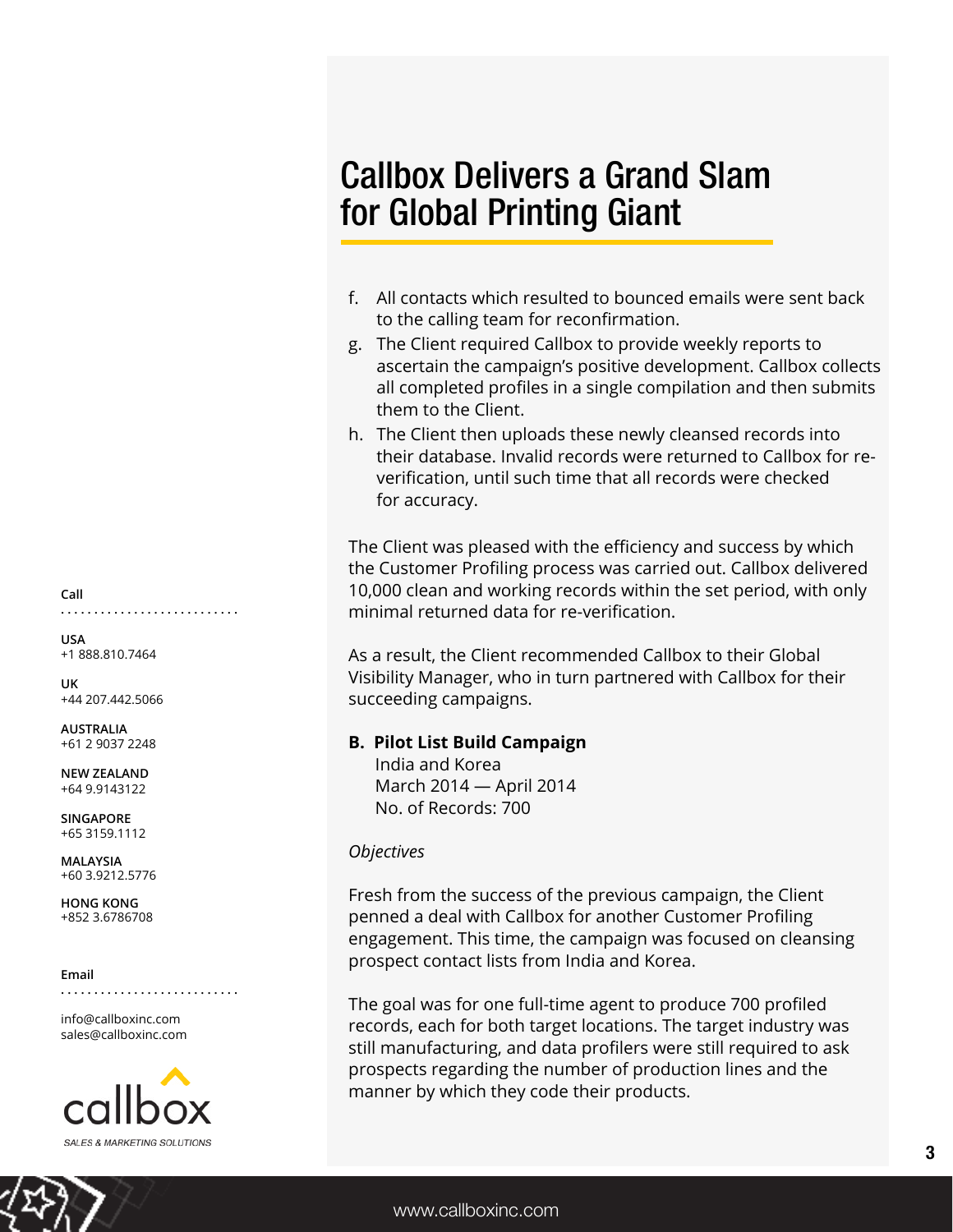Furthermore, at the request of the Client, callers were to determine whether prospects prefer to be contacted via their mobile phones or their landlines. This data was crucial for the Client in deciding whether they need to allot more focus on contacting prospects via mobile phones, in which case would entail more cost on their end.

### *Methods and Results*

The flow was pretty much the same as the original campaign, except that the Client only required one calling agent for India and another one for Korea.

- a. The Client first sent its contact list for India, after which Callbox subjected it to its standard process of pre-cleanup by means of database cross-referencing and email blasting.
- b. Two weeks after the campaign started, the Client sent its contact list for Korea.
- c. Once both lists have undergone pre-cleanup, the calling campaign commenced, with two full-time agents calling for each target location.
- d. Reports were submitted on a weekly basis, and records were re-validated until deemed accurate.

Callbox sailed through the campaign with flying colors, delivering 700 clean records for both target locations within a month, despite the uniqueness of the campaign and some initial hurdles.

Additionally, Callbox was able to provide useful insight to the Client in terms of the divide between contacting prospects through mobile or landline. Callbox reports showed that prospects were more comfortable in providing their landline numbers over their mobile numbers. This outcome contradicted the findings of the Client's internal calling team which supposedly revealed that prospects preferred being reached via mobile.

**Call . . . . . . . . . . . . . . . . . . . . . . . . . . .**

**USA** +1 888.810.7464

**UK** +44 207.442.5066

**AUSTRALIA** +61 2 9037 2248

**NEW ZEALAND** +64 9.9143122

**SINGAPORE** +65 3159.1112

**MALAYSIA** +60 3.9212.5776

**HONG KONG** +852 3.6786708

**Email**

**. . . . . . . . . . . . . . . . . . . . . . . . . . .**

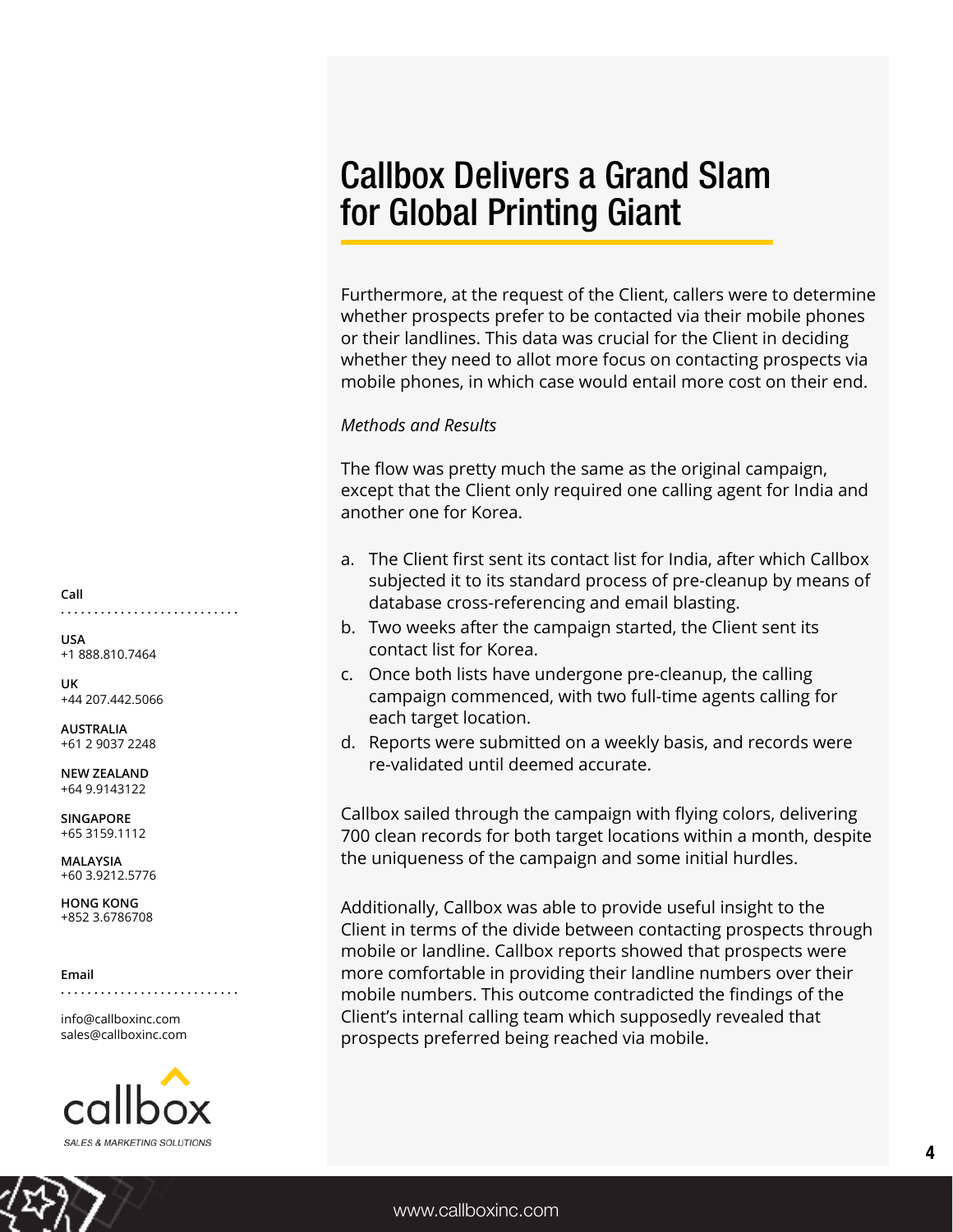## **C. Customer Profiling Campaign**

 India September 2014 — November 2014 No. of Records: 3,000

## *Objectives*

For the Client's third partnership with Callbox, the campaign was centered in India alone, and it came with specific parameters to be strictly observed.

The goal was to produce 3,000 profiled records from a 3-seater, 2 month campaign. The Client provided its approved market verticals under the manufacturing industry, as follows: aero/auto, baked goods and cereals, beverage, building materials, cosmetics/ personal care, dairy and eggs, extrusion/wire and cable, packaging materials, pharma and medical, and salty snacks.

The campaign was a mix of customer profiling and lead generation, with a list of roughly 3,000 contacts provided by the Client. Callers were instructed to reach out to Production Managers, Maintenance Managers and Purchasing/Procurement Managers. In case these positions are unavailable, they were to look for Operation Managers, Facilities Managers and Finance Managers. Data profilers were still required to ask prospects regarding the number of production lines and the manner by which they code their products.

## *Methods and Results*

The approach prescribed by the Client required Callbox to basically send out marketing material to the prospects. This objective was to be accomplished in conjunction with the usual Customer Profiling task that was done in the previous campaigns.

- a. The Client sent its 3,000-contact list for India, after which Callbox subjected it to its standard process of pre-cleanup by means of database cross-referencing and email blasting.
- b. Callbox assigned 3 expert agents for the calling campaign, each of them tasked to produce 1,000 profiled contacts.

**Call . . . . . . . . . . . . . . . . . . . . . . . . . . .**

**USA** +1 888.810.7464

**UK** +44 207.442.5066

**AUSTRALIA** +61 2 9037 2248

**NEW ZEALAND** +64 9.9143122

**SINGAPORE** +65 3159.1112

**MALAYSIA** +60 3.9212.5776

**HONG KONG** +852 3.6786708

**Email**

info@callboxinc.com sales@callboxinc.com

**. . . . . . . . . . . . . . . . . . . . . . . . . . .**

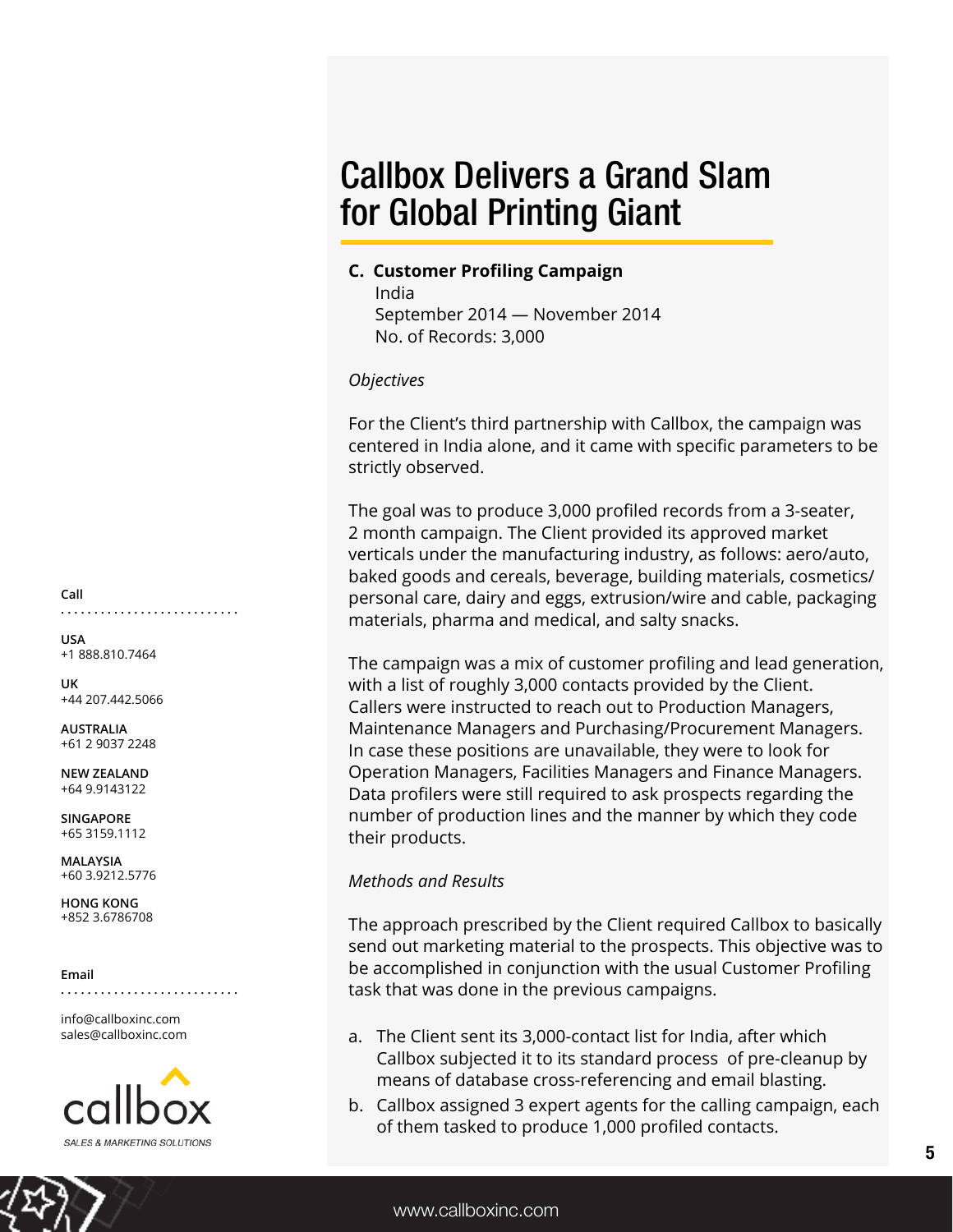- c. The Client subjected each call to their own quality assurance standards, so Callbox was required to provide recordings for every interaction they had with the prospects.
- d. Callbox, in strict observance of various Anti-Spamming laws, required its agents to make sure that prospects have agreed to receive any form of literature from the Client before sending them out.
- e. Prospects who have responded positively to calls were subjected to normal lead generation protocol based on their level of interest.

Callbox delivered the goods as expected, with the last few weeks spent on formatting the data according to the Client's preferences. They were also very pleased that a lot of calls resulted to legitimate leads for their business, even though lead generation was not the main priority of the campaign.

The India campaign became much more smooth-sailing because of the prior experience in penetrating the location, as well as the improvement in the communication lines. Also, Callbox's own updated database of records helped fill in the gaps for incomplete or inaccurate contacts.

*Trial Campaign: U.S.*

Towards the end of the campaign, the Client set up a trial Customer Profiling campaign that aimed to clean up around 500 test records from the US. Although this US campaign still revolved around the manufacturing industry, the Client was open to explore other verticals aside from the ones previously prescribed.

The trial campaign was carried out simultaneously with the India campaign that was still in progress. Callbox allotted a few hours a day for its agents to call US contacts. The campaign successfully ended after 4-5 days, with Callbox delivering 500 profiled contacts as agreed.

**Call . . . . . . . . . . . . . . . . . . . . . . . . . . .**

**USA** +1 888.810.7464

**UK** +44 207.442.5066

**AUSTRALIA** +61 2 9037 2248

**NEW ZEALAND** +64 9.9143122

**SINGAPORE** +65 3159.1112

**MALAYSIA** +60 3.9212.5776

**HONG KONG** +852 3.6786708

**Email**

**. . . . . . . . . . . . . . . . . . . . . . . . . . .**

info@callboxinc.com sales@callboxinc.com



6